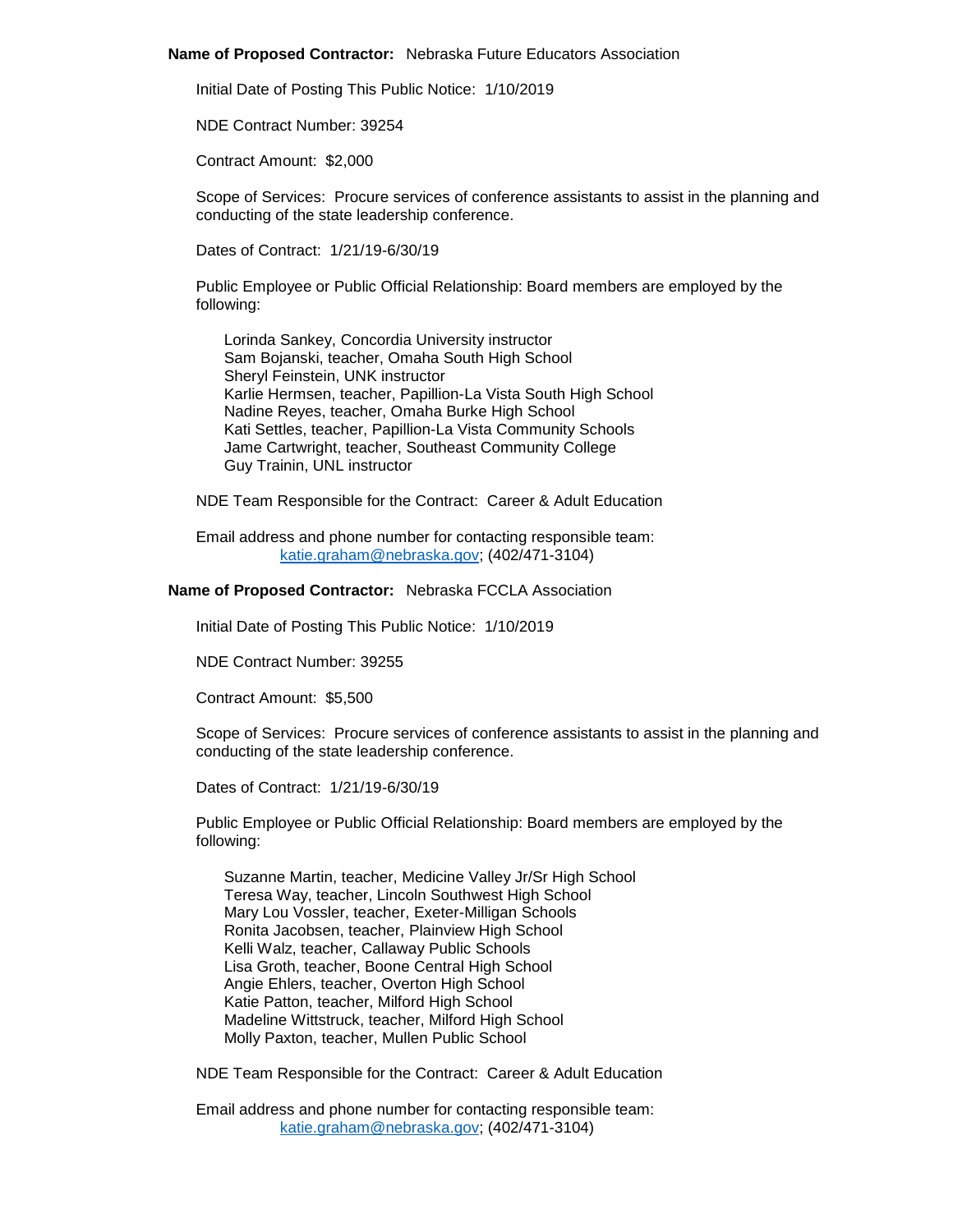#### **Name of Proposed Contractor:** Nebraska FFA Association

Initial Date of Posting This Public Notice: 1/11/2019

NDE Contract Number: 39256

Contract Amount: \$6,000

Scope of Services: Procure services of conference assistants to assist in the planning and conducting of the state leadership conference.

Dates of Contract: 1/21/19-6/30/19

Public Employee or Public Official Relationship: Board members are employed by the following:

Sarah Knutson, teacher, Nebraska City Public Schools Kris Spath, teacher, Waverly Public Schools Kevin Anderson, teacher, Lyons-Decatur Northeast Stephanie Mann, teacher, Crofton Public Schools Jim Wissenburg, teacher, Milford Public Schools Jeff Moore, teacher, Holdrege Public Schools Lacey Peterson, teacher, Riverside Public Schools John Hadenfeldt, teacher, Centura Public Schools Tim Negley, teacher, Gothenburg Public Schools Julia Schwartz, teacher, Elgin Public Schools Tonya Mortensen, teacher, Medicine Valley Public Schools Russell Stoker, teacher, Crawford Public Schools

NDE Team Responsible for the Contract: Career & Adult Education

Email address and phone number for contacting responsible team: [katie.graham@nebraska.gov;](mailto:katie.graham@nebraska.gov) (402/471-3104)

**Name of Proposed Contractor:** Goodwill Industries of Greater Nebraska, Inc.

Initial Date of Posting This Public Notice: 1/15/2019

NDE Contract Number: 39259

Contract Amount: \$7,000

Scope of Services: Conduct a two-hour Pre-Employment Transition Services Benefits Planning workshop for families of students with disabilities, age 14-21, in seven ESU regions.

Dates of Contract: 2/1/19-12/31/19

Public Employee or Public Official Relationship: Board members are employed by the following:

Karena Plautz, spouse of VR Office Director Robin Dexter, Associate Superintendent, Grand Island Public Schools Charla Rasmussen, Veterans Affairs Medical Center, Grand Island, NE

NDE Team Responsible for the Contract: Vocational Rehabilitation

Email address and phone number for contacting responsible team: [lindy.foley@nebraska.gov;](mailto:lindy.foley@nebraska.gov) (402/430-1689)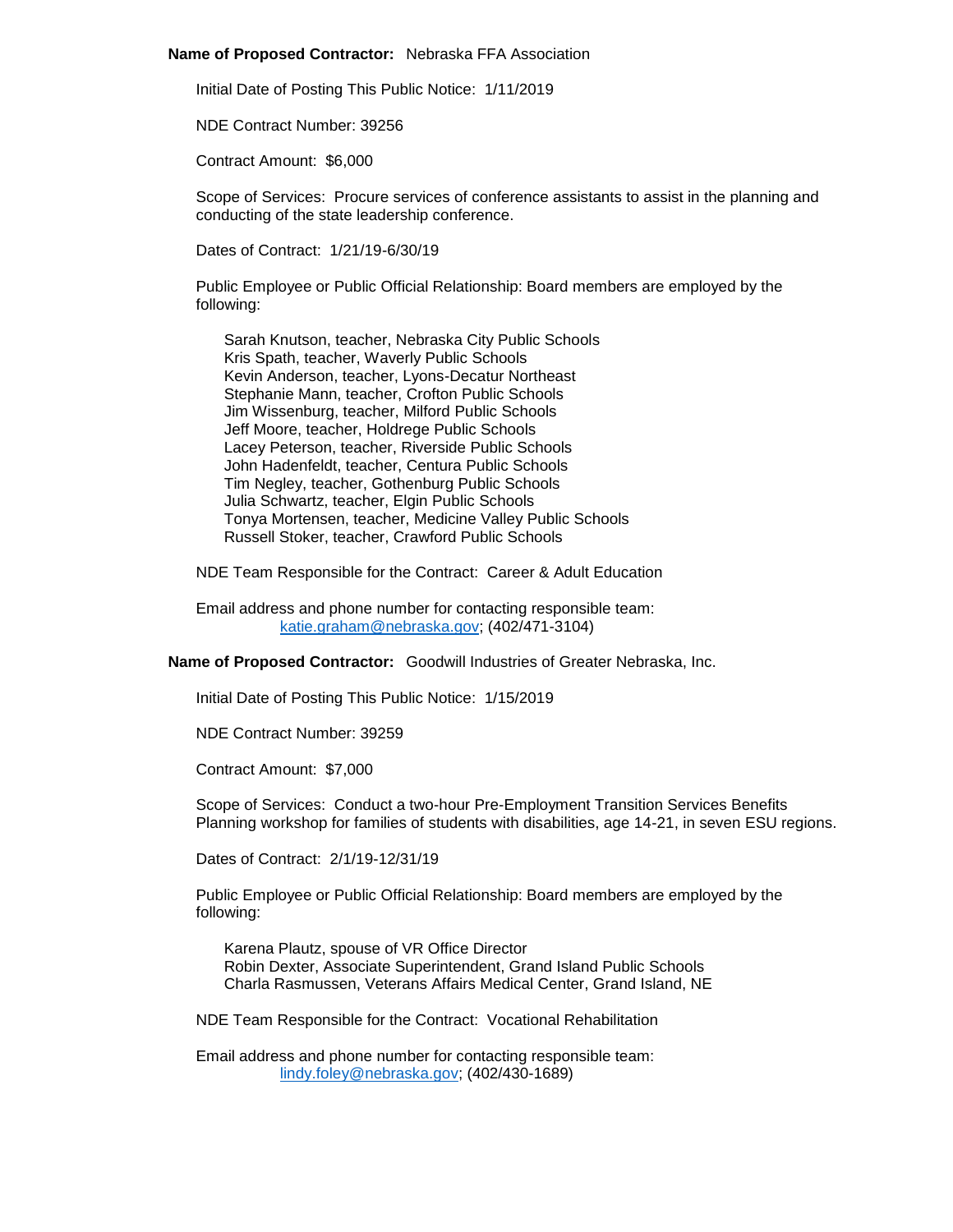#### **Name of Proposed Contractor:** Nebraska Future Business Leaders of America

Initial Date of Posting This Public Notice: 1/16/2019

NDE Contract Number: 39261

Contract Amount: \$6,800

Scope of Services: Procure services of conference assistants to assist in the planning and conducting of the state FBLA conference.

Dates of Contract: 1/25/19-6/30/19

Public Employee or Public Official Relationship: Board members are employed by the following:

Dennis Krejci, teacher, Tri County Jr Sr High School Jennifer Remmerried, teacher, Ord High School Dawn Freidrich, teacher, Wausa High School Jan Osborn, teacher, Sargent High School Brenda Budler, teacher, Chadron Sr High School Laura Rikli, teacher, Elmwood Murdock High School

NDE Team Responsible for the Contract: Career & Adult Education

Email address and phone number for contacting responsible team: [katie.graham@nebraska.gov;](mailto:katie.graham@nebraska.gov) (402/471-3104)

# **Name of Proposed Contractor:** Nebraska HOSA | Future Health Professionals

Initial Date of Posting This Public Notice: 1/18/2019

NDE Contract Number: 39264

Contract Amount: \$5,500

Scope of Services: Procure services of conference assistants to assist in the planning and conducting of the state HOSA conference.

Dates of Contract: 1/31/19-6/30/19

Public Employee or Public Official Relationship: Board members are employed by the following:

DeLayne Havlovic, Administrator, Omaha Public Schools Jennifer Carda, teacher, Bellevue East High School

NDE Team Responsible for the Contract: Career & Adult Education

Email address and phone number for contacting responsible team: [katie.graham@nebraska.gov;](mailto:katie.graham@nebraska.gov) (402/471-3104)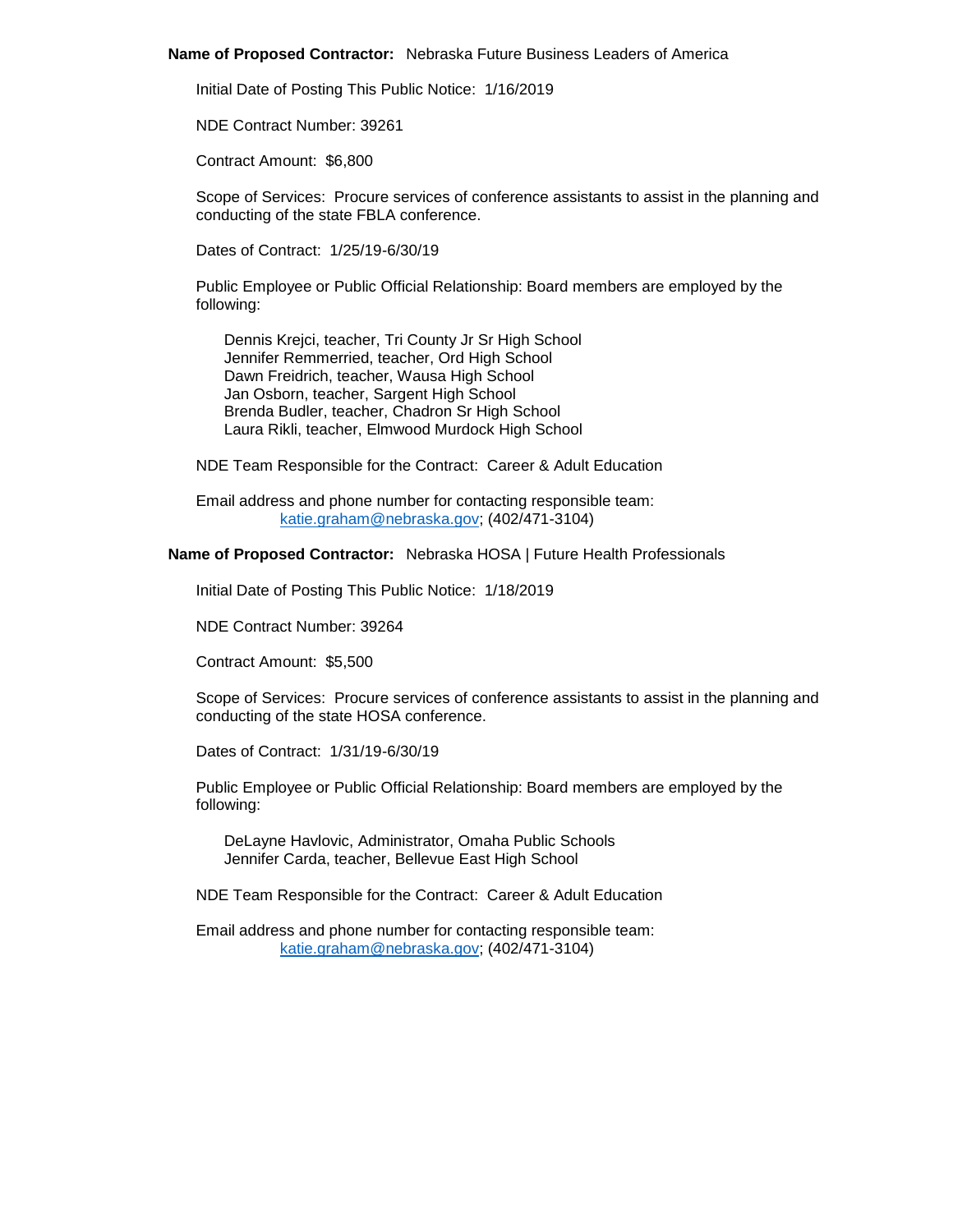**Name of Proposed Contractor:** Nebraska Association of SkillsUSA, Inc.

Initial Date of Posting This Public Notice: 1/23/2019

NDE Contract Number: 39267

Contract Amount: \$5,500

Scope of Services: Procure services of conference assistants to assist in the planning and conducting of the SkillsUSA Nebraska State Leadership and Skills Conference.

Dates of Contract: 2/08/19-6/30/19

Public Employee or Public Official Relationship: Board members are employed by the following:

Aaron Jones, Teacher, Waverly High School Leon Finecy, Instructor, Central Community College – Columbus Greg Dunn, Teacher, Millard North High School Edward Mills, Teacher, Blair High School Paul Cross, Teacher, Westside High School Matt Hurt, Teacher, Hastings High School Maybell Galusha, Teacher, The Career Academy Zach Peckacek, Instructor, Metropolitan Community College Jesse Zweep, Teacher, Louisville High School Shawn Scott, Superintendent, Adams Central Schools Bill Hitesman, Campus President, Central Community College – Hastings Chandler Cannon, C/T Vice President, Metropolitan Community College - Omaha

NDE Team Responsible for the Contract: Career & Adult Education

Email address and phone number for contacting responsible team: [katie.graham@nebraska.gov;](mailto:katie.graham@nebraska.gov) (402/471-3104)

### **Name of Proposed Contractor: Psychological & Academic Success Services PC**

Initial Date of Posting This Public Notice: 1/23/2019

NDE Contract Number: 39268

Contract Amount: \$7,000.00

Scope of Services: Provide training to various school district and ESU personnel referencing the Target Bullying Intervention Program (T-BIP) Program

Dates of Contract: 3/18/2019 through December 31, 2019

Public Employee or Public Official Relationship: Dr. Susan Swearer-Napolitano, Secretary, is a professor at UNL

NDE Team Responsible for the Contract: Federal Programs

Email address and phone number for contacting responsible team: [diane.stuehmer@nebraska.gov;](mailto:diane.stuehmer@nebraska.gov) (402/471-1740)